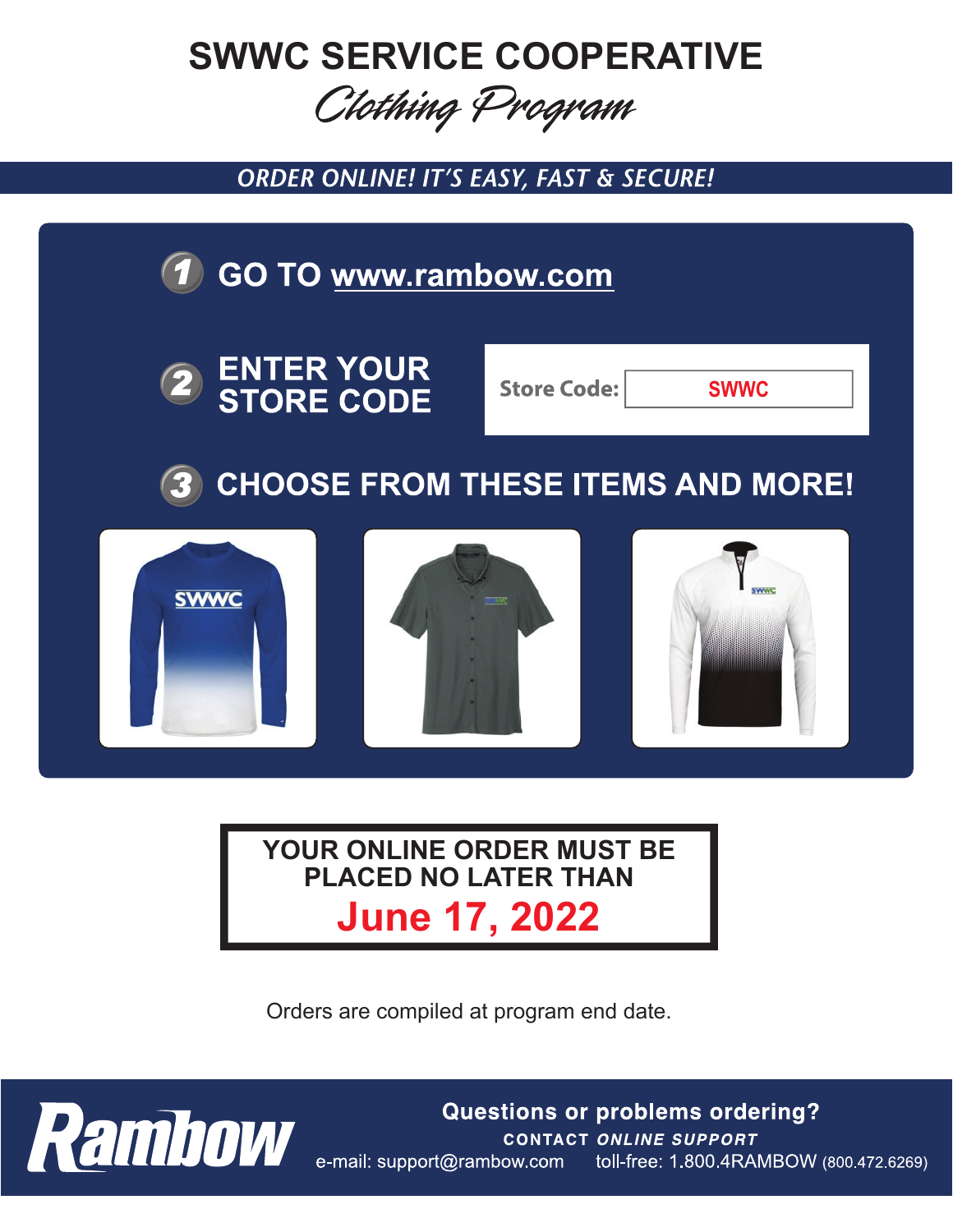#### **SWWC Service Cooperative - Order Form** <sup>315451</sup> To ensure your order is processed on time, no orders accepted by Rambow after Friday, June 17, 2022 Your order ships on approximately Monday, July 18, 2022

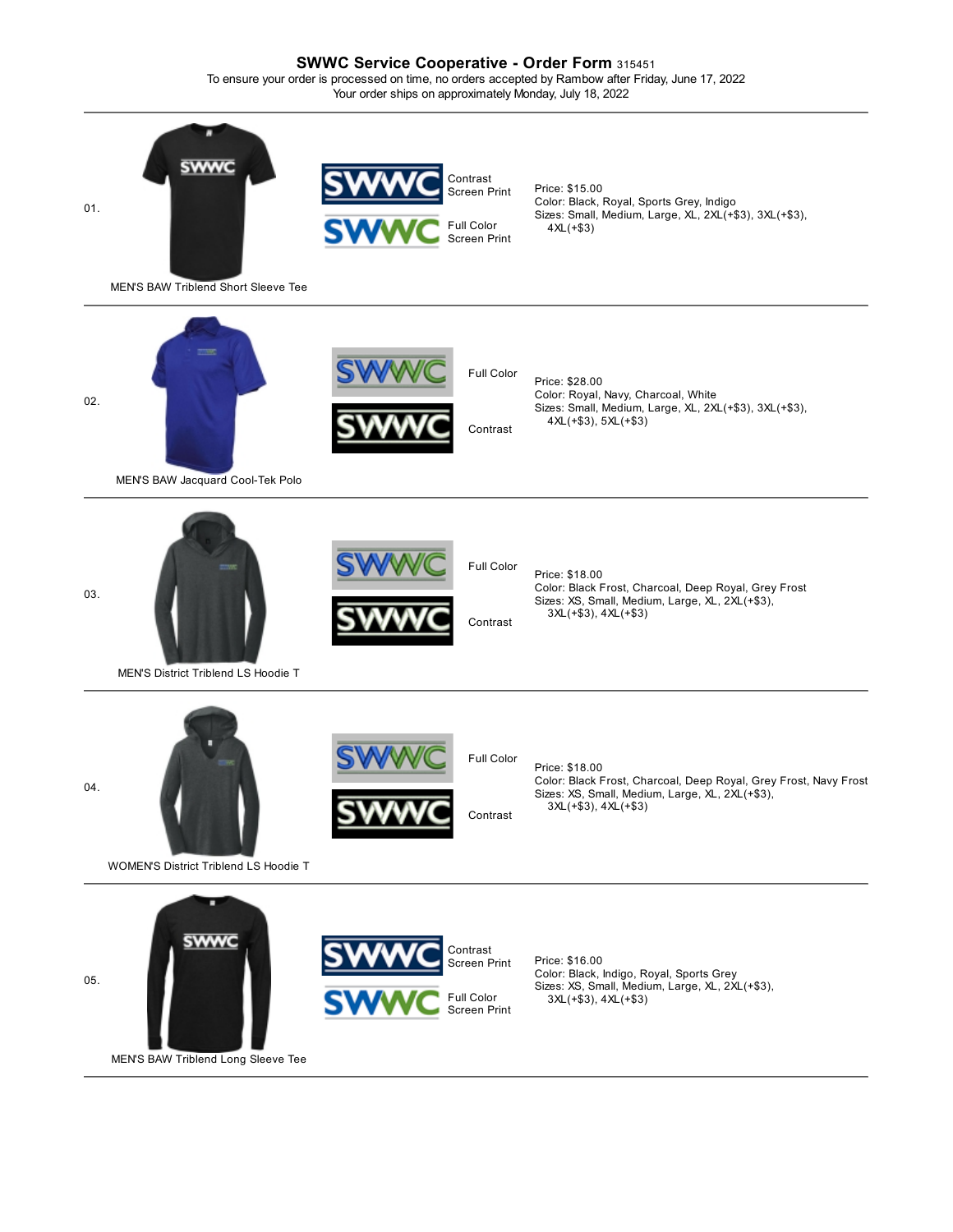



Price: \$20.00 Color: Charcoal/White, Nickel/White, Navy/White, Royal/White Sizes: Small, Medium, Large, XL, 2XL(+\$3), 3XL(+\$3), 4XL(+\$3)

MEN'S District Game Heather Tee



Contrast Screen Print Full Color Screen Print

Price: \$16.00 Color: Indigo, Sports Grey, Black, Royal Sizes: Small, Medium, Large, XL, 2XL(+\$3), 3XL(+\$3)

WOMEN'S BAW Triblend V-neck Tee



WOMEN'S BAW Easy Fit Cardigan



[WOMEN](javascript:;)'[S District Scorecard Tee](javascript:;)



Price: \$29.00 Color: Black, Grey Sizes: XS, Small, Medium, Large, XL, 2XL(+\$3), 3XL(+\$3)

Contrast Screen Print Full Color Screen Print

Price: \$18.00 Color: Charcoal/White, Nickel/White, Navy/White, Royal/White Sizes: Small, Medium, Large, XL, 2XL(+\$3), 3XL(+\$3), 4XL(+\$3)

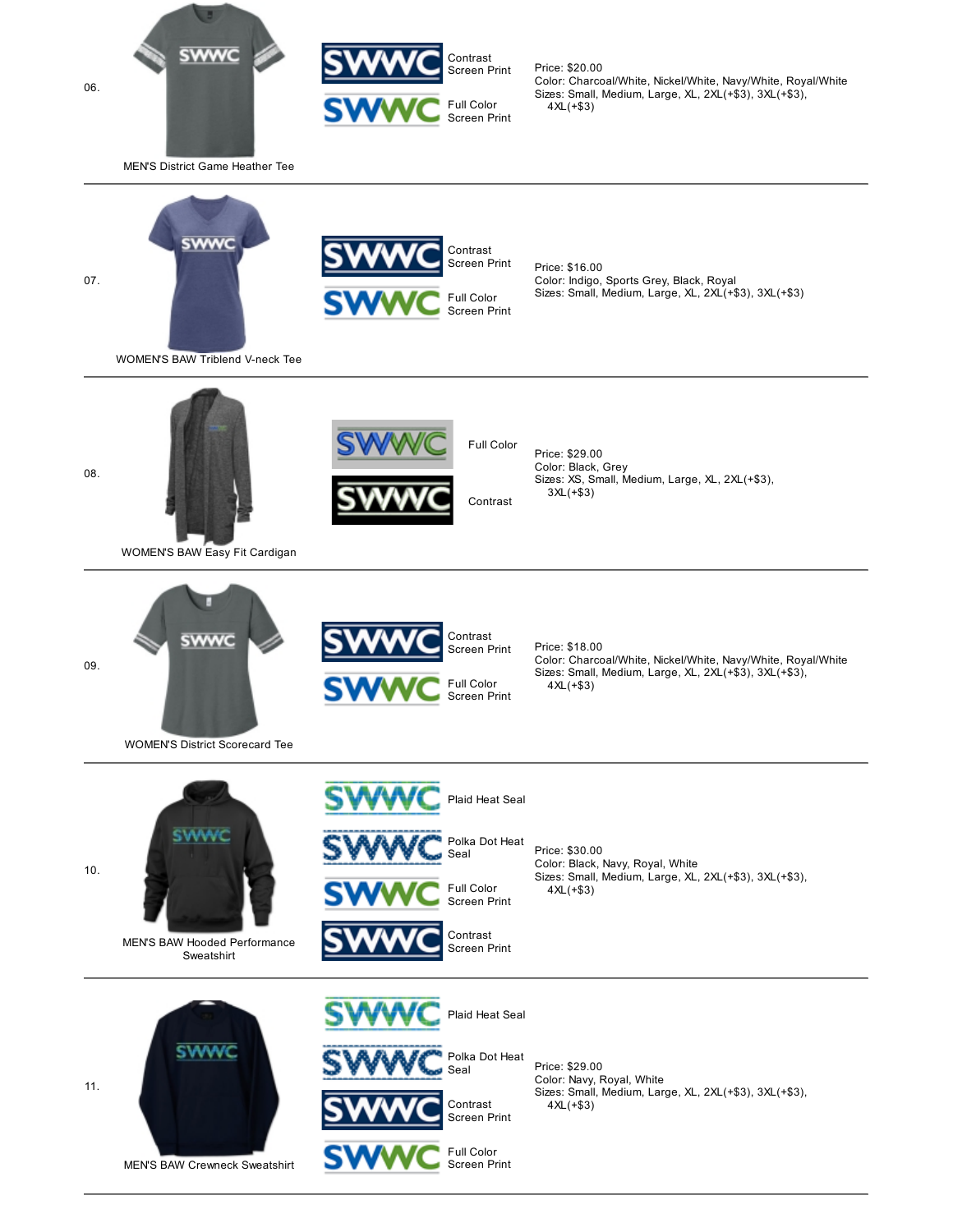

Cardigan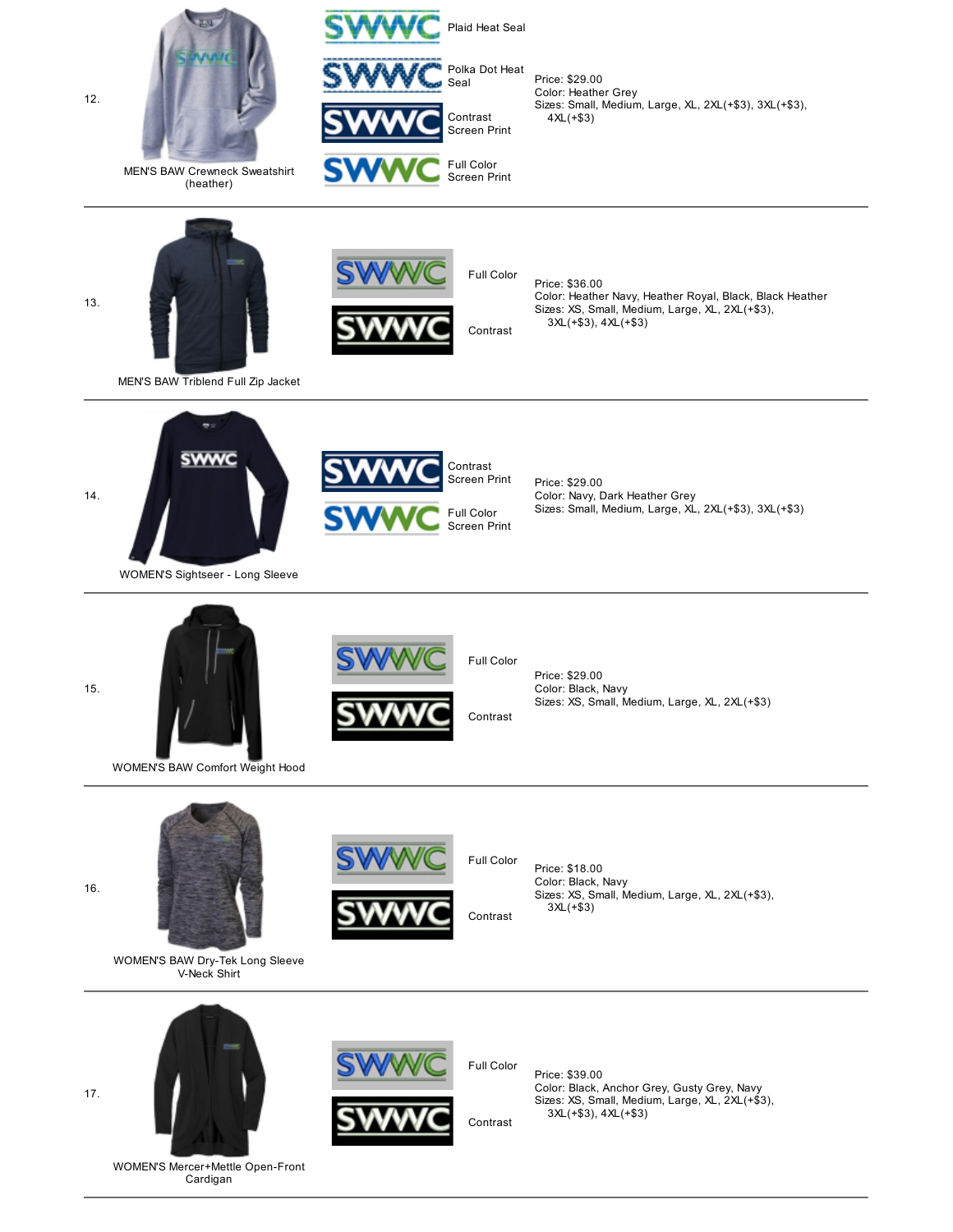



Price: \$29.00 Color: Anchor Grey, Heather Grey, Black Sizes: XS, Small, Medium, Large, XL, 2XL(+\$3), 3XL(+\$3), 4XL(+\$3)

MEN'S Mercer+Mettle Pique Full-Button Polo

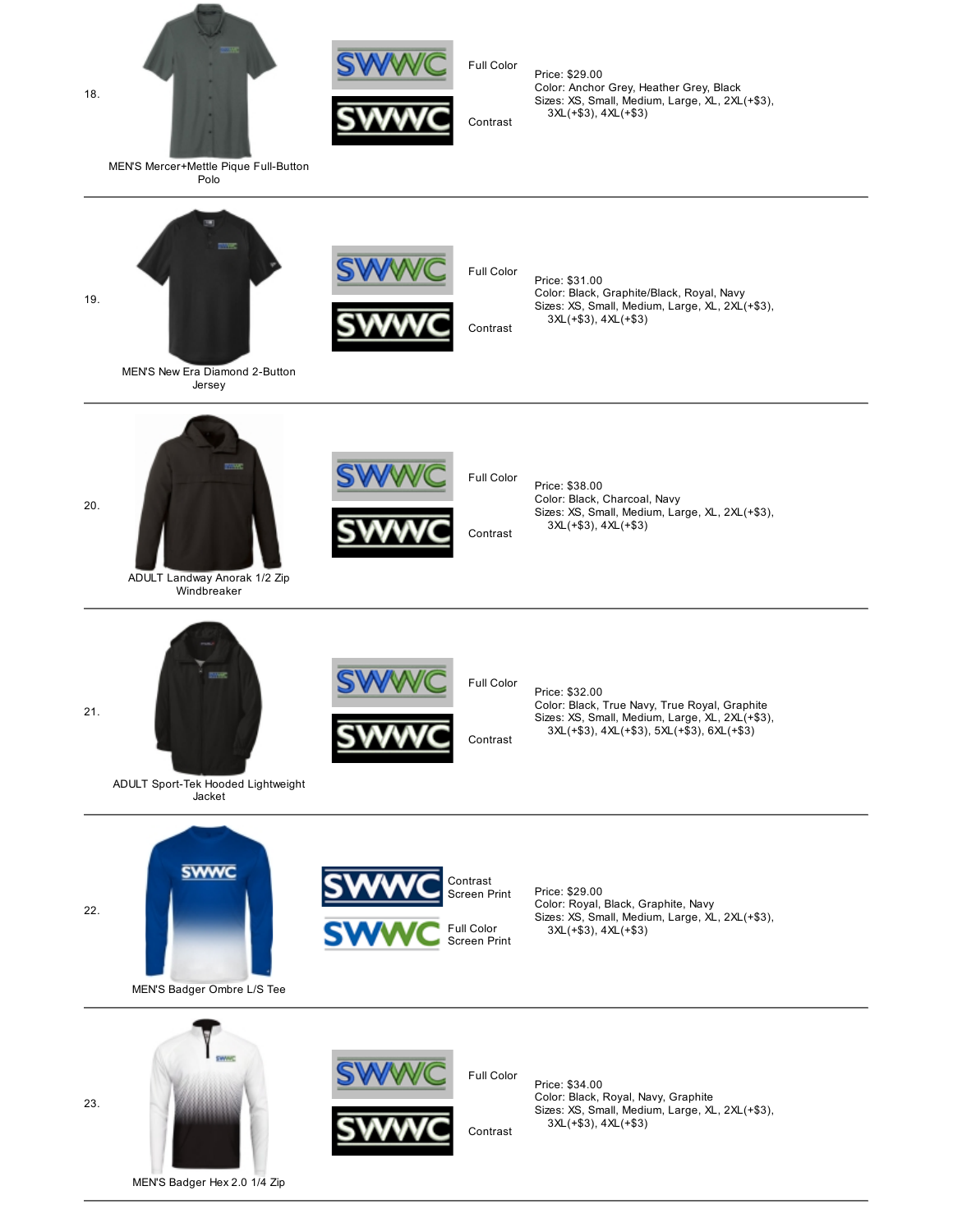



Full Color

Price: \$34.00 Color: Royal, Navy, Graphite, Black Sizes: Small, Medium, Large, XL, 2XL(+\$3), 3XL(+\$3)

MEN'S Badger Tonal Blend 1/4 Zip

|                                                                                                                                                                                                                                |                       |                                                                                               | <b>SWWC Service Cooperative - Order Form</b>                                                                                                                                                                                                                                                                                                                                                                                                                                                                                                                                                                                                                                  |      | Logo        |            |                                                                   |
|--------------------------------------------------------------------------------------------------------------------------------------------------------------------------------------------------------------------------------|-----------------------|-----------------------------------------------------------------------------------------------|-------------------------------------------------------------------------------------------------------------------------------------------------------------------------------------------------------------------------------------------------------------------------------------------------------------------------------------------------------------------------------------------------------------------------------------------------------------------------------------------------------------------------------------------------------------------------------------------------------------------------------------------------------------------------------|------|-------------|------------|-------------------------------------------------------------------|
| Qty                                                                                                                                                                                                                            | Item $#$              | Description                                                                                   | <b>Garment Color</b>                                                                                                                                                                                                                                                                                                                                                                                                                                                                                                                                                                                                                                                          | Size | (If Avail.) | Price Each | <b>Total Price</b>                                                |
|                                                                                                                                                                                                                                |                       |                                                                                               |                                                                                                                                                                                                                                                                                                                                                                                                                                                                                                                                                                                                                                                                               |      |             |            |                                                                   |
|                                                                                                                                                                                                                                |                       |                                                                                               |                                                                                                                                                                                                                                                                                                                                                                                                                                                                                                                                                                                                                                                                               |      |             |            |                                                                   |
|                                                                                                                                                                                                                                |                       |                                                                                               |                                                                                                                                                                                                                                                                                                                                                                                                                                                                                                                                                                                                                                                                               |      |             |            |                                                                   |
|                                                                                                                                                                                                                                |                       |                                                                                               |                                                                                                                                                                                                                                                                                                                                                                                                                                                                                                                                                                                                                                                                               |      |             |            |                                                                   |
|                                                                                                                                                                                                                                |                       |                                                                                               |                                                                                                                                                                                                                                                                                                                                                                                                                                                                                                                                                                                                                                                                               |      |             |            |                                                                   |
|                                                                                                                                                                                                                                |                       |                                                                                               |                                                                                                                                                                                                                                                                                                                                                                                                                                                                                                                                                                                                                                                                               |      |             |            |                                                                   |
|                                                                                                                                                                                                                                |                       |                                                                                               |                                                                                                                                                                                                                                                                                                                                                                                                                                                                                                                                                                                                                                                                               |      |             |            |                                                                   |
|                                                                                                                                                                                                                                |                       |                                                                                               |                                                                                                                                                                                                                                                                                                                                                                                                                                                                                                                                                                                                                                                                               |      |             |            |                                                                   |
|                                                                                                                                                                                                                                |                       |                                                                                               |                                                                                                                                                                                                                                                                                                                                                                                                                                                                                                                                                                                                                                                                               |      |             |            |                                                                   |
|                                                                                                                                                                                                                                |                       |                                                                                               |                                                                                                                                                                                                                                                                                                                                                                                                                                                                                                                                                                                                                                                                               |      |             |            |                                                                   |
|                                                                                                                                                                                                                                |                       |                                                                                               |                                                                                                                                                                                                                                                                                                                                                                                                                                                                                                                                                                                                                                                                               |      |             |            |                                                                   |
|                                                                                                                                                                                                                                |                       |                                                                                               |                                                                                                                                                                                                                                                                                                                                                                                                                                                                                                                                                                                                                                                                               |      |             |            |                                                                   |
|                                                                                                                                                                                                                                |                       |                                                                                               |                                                                                                                                                                                                                                                                                                                                                                                                                                                                                                                                                                                                                                                                               |      |             |            |                                                                   |
| Make checks payable to Rambow Inc. or you may use a credit card.<br>CC#<br>Exp                                                                                                                                                 |                       |                                                                                               |                                                                                                                                                                                                                                                                                                                                                                                                                                                                                                                                                                                                                                                                               |      |             |            | Order Total<br>\$                                                 |
|                                                                                                                                                                                                                                | Enter form code: SWWC | Or order online at www.rambow.com                                                             |                                                                                                                                                                                                                                                                                                                                                                                                                                                                                                                                                                                                                                                                               |      |             |            | Deliver to:<br><b>Belview</b><br>Cosmos<br>Marshall<br>Montevideo |
| Phone Email Email Charles Contract of the Charles Charles Charles Charles Charles Charles Charles Charles Charles Charles Charles Charles Charles Charles Charles Charles Charles Charles Charles Charles Charles Charles Char |                       |                                                                                               |                                                                                                                                                                                                                                                                                                                                                                                                                                                                                                                                                                                                                                                                               |      |             |            | Pipestone<br>Willmar<br>Windom                                    |
|                                                                                                                                                                                                                                |                       |                                                                                               |                                                                                                                                                                                                                                                                                                                                                                                                                                                                                                                                                                                                                                                                               |      |             |            | Worthington                                                       |
|                                                                                                                                                                                                                                |                       | Rambow when the program ends.<br>Production begins after the deadline when all orders are in. | Orders are compiled at program end date. Please return your paper form before end date to ensure your order is received at<br>Refunds/exchanges on non-worn defective goods only. Returns due to incorrect size are not accepted. Notice - Due to industry<br>challenges with the supply chain there is a chance an item(s) on this store may become unavailable during the ordering time frame.<br>If an item becomes unavailable, we will do our best to substitute a similar style. If nothing is available, the item will be removed from<br>your order and your card will be credited. You will be notified by email of the credit amount. Thank you in advance for your |      |             |            |                                                                   |
|                                                                                                                                                                                                                                | understanding.        |                                                                                               |                                                                                                                                                                                                                                                                                                                                                                                                                                                                                                                                                                                                                                                                               |      |             |            |                                                                   |